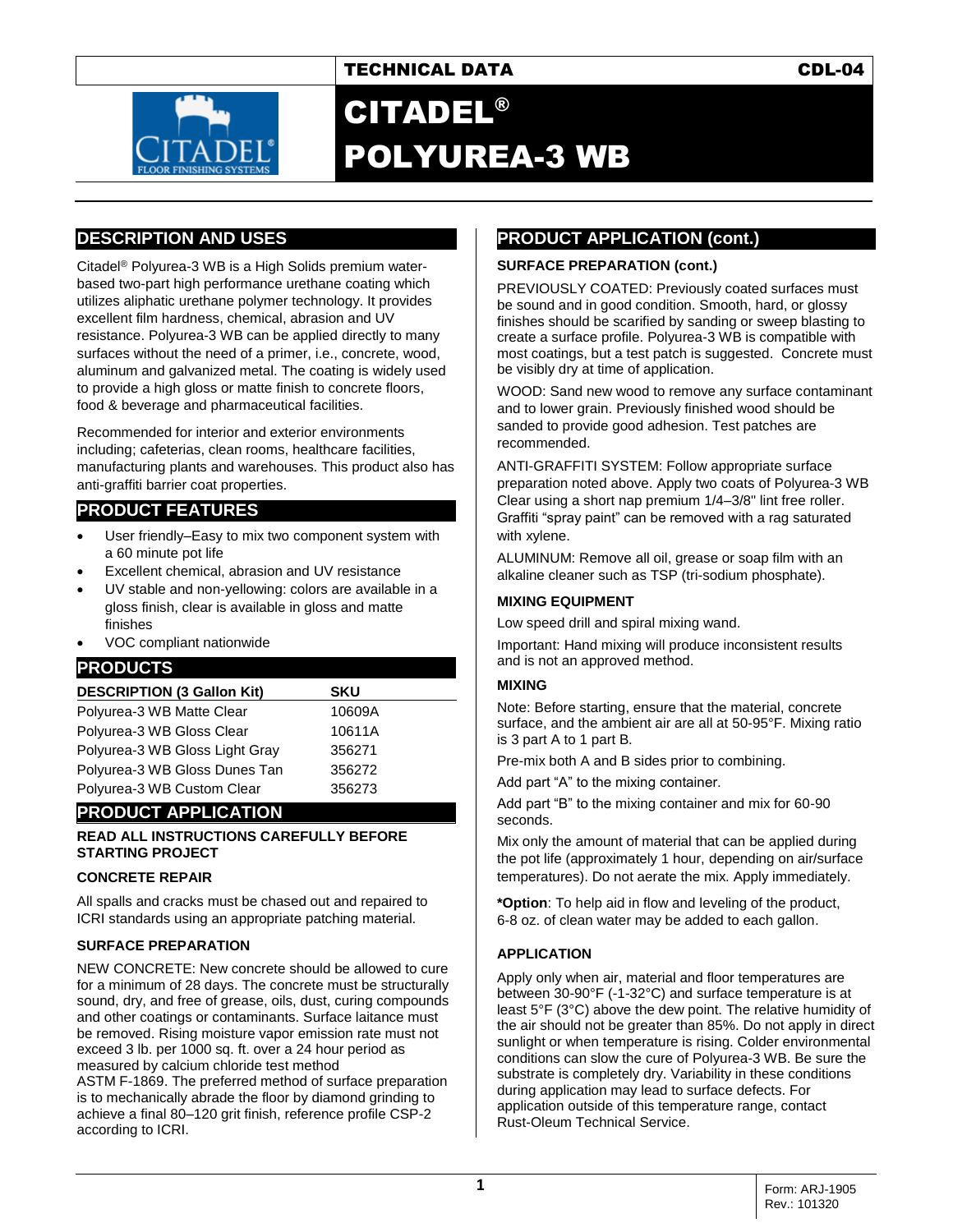## TECHNICAL DATA CDL-04



# CITADEL® POLYUREA-3 WB

## **PRODUCT APPLICATION (cont.)**

#### **APPLICATION (cont.)**

Use a <sup>3</sup>% inch, short nap roller for horizontal surfaces and for vertical surfaces. Apply light coats no more than 24 hours between coats.

#### **THINNING**

None required

#### **CLEAN-UP**

Clean Tools and application equipment immediately after use with active solvent like xylene (in SCAQMD use acetone only). Clean spills or drips while still wet with solvent. Dried product will require mechanical abrasion for removal.

#### **LIMITATIONS**

This product is not designed for immersion or any use where moisture can reach the underside of the coating. Do not apply to floors that have been treated with curing compounds (unless completely removed) or substrates that are less than 30 days old. Do not use on vinyl, asphalt, glazed tile, paving brick, quarry tile, Mexican tile or similar materials. Do not apply if surface temperature is below 50°F.

### **PERFORMANCE CHARACTERISTICS**

#### **TENSILE STRENGTH**

METHOD: ASTM D638 RESULT: 2715-2912 psi

#### **ABRASION RESISTANCE**

METHOD: ASTM D4060, CS 17 Wheel RESULT: 4mg loss

#### **WATER VAPOR TRANSMISSION**

METHOD: ASTM E96 RESULT: 1.39 perms

#### **MONOLITHIC SURFACING**

METHOD: ASTM C722 RESULT: PASS

#### **KONIG HARDNESS**

METHOD: ASTM D4366 RESULT: 111

#### **IMPACT RESISTANCE (CS-17)**

METHOD: ASTM D2794 RESULT: Pass, >160 inch/lb.

## **CHEMICAL RESISTANCE**

| <b>CHEMICAL</b>                     | <b>RESULT</b> |
|-------------------------------------|---------------|
| Acetone                             | Υ             |
| Animal Urine (fox)                  | Y             |
| Antifreeze (Prestone <sup>®</sup> ) | Υ             |
| Bleach (Clorox <sup>®</sup> )       | Υ             |
| <b>Brake Fluid</b>                  | N             |
| Calcium Chloride                    | Υ             |
| Cooking Oil (Peanut, Olive Canola)  | Υ             |
| De-Icing Salts                      | Υ             |
| Detergents                          | Υ             |
| Gasoline                            | Υ             |
| Hydraulic Fluids (Tellus 46)        | Υ             |
| Hydrochloric Acid 10%               | Υ             |
| Hydrofluoric Acid 37%               | Υ             |
| <b>Isopropyl Alcohol</b>            | Υ             |
| <b>MFK</b>                          | Υ             |
| Motor Oil                           | Υ             |
| Mustard (Raye's <sup>®</sup> )      | Y*            |
| Natural Grain Spirits 190 Proof     | Υ             |
| Phosphoric Acid 10%                 | Υ             |
| Skydrol 5                           | Υ             |
| Sodium Hydroxide 50% (Caustic Soda) | Υ             |
| Sulfuric Acid 10%                   | Υ             |
| Sulfuric Acid 37% (Battery Acid)    | Υ             |
| Toluene                             | Υ             |
| <b>Trisodium Phosphate</b>          | Υ             |
| Water                               | Υ             |
| Windshield Wiper Fluid              | Υ             |
| Xylene                              | Y             |

#### **Chemical Resistance: Chart Key**

 $Y =$ Resistant N = Not Recommended

\*Will stain unless immediately removed